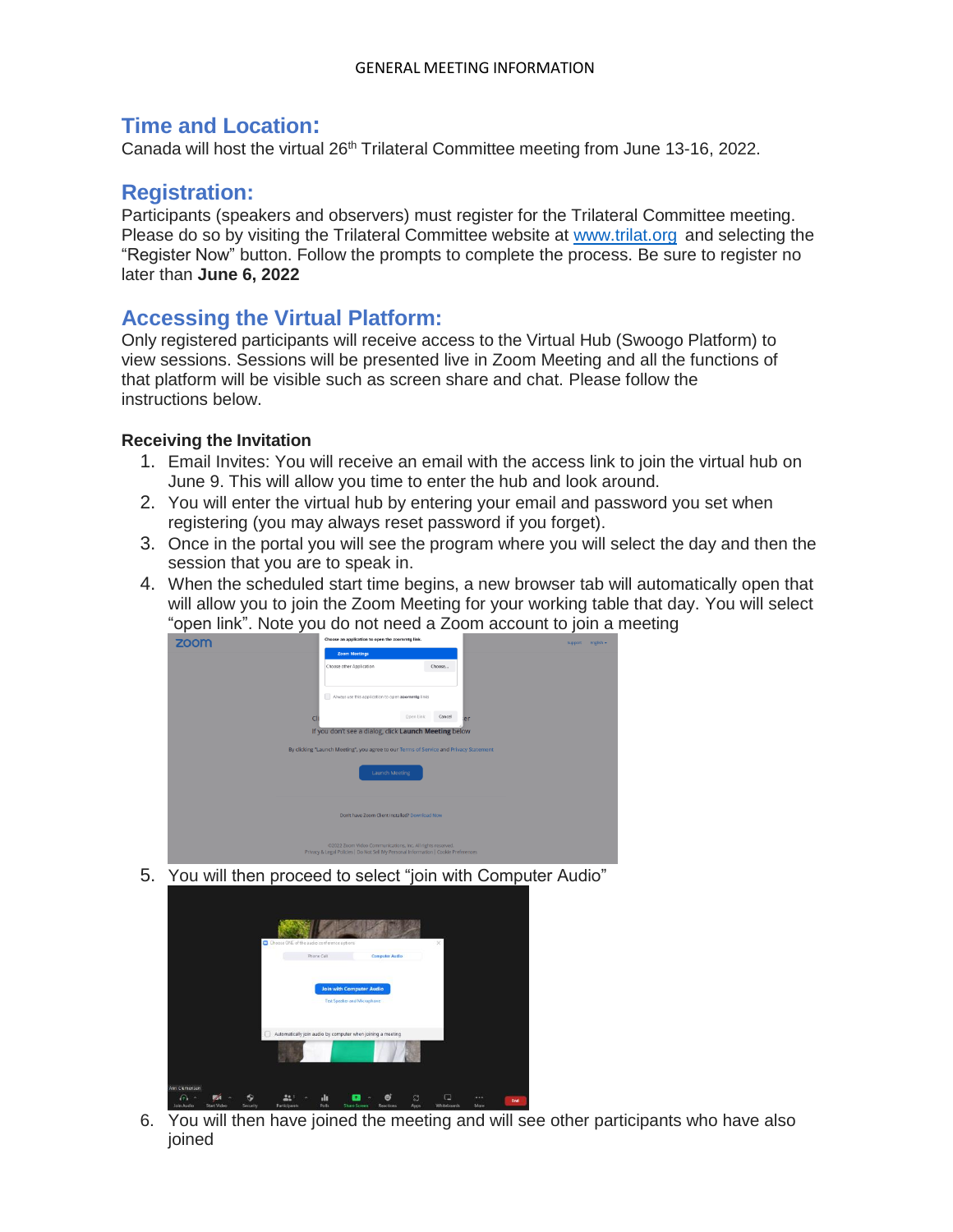### **Zoom Meeting Controls**

- $\triangleright$  Once in Zoom Meeting, you will see the zoom control bar at the bottom of your screen, it may look similar to the image below.
- $\triangleright$  The facilitator will call upon you when it is your turn to present. You will be asked to share your PPT presentation through the [Share Screen button](https://support.zoom.us/hc/en-us/articles/201362153)
- $\triangleright$  When you are ready, you will need to unmute yourself and start video so people can hear and see you.
- $\triangleright$  If you require additional help on how to use these function please watch this video on [participant controls](https://support.zoom.us/hc/en-us/articles/200941109-Participant-controls-in-a-meeting) or refer to the number functions as indexed below
- $\triangleright$  When you are finished presenting you will stop sharing your screen and will need to mute yourself and turn video off so you can enjoy the rest of the presentations as a viewer.



- 1. Click the microphone to mute audio. Click the  $\land$  button to the right of the microphone icon to change other audio settings.
- 2. Click the camera to stop sending video. Click the ^ button to the right of the "Stop Video" for other video settings.
- 3. See the names of other people in your session. The active speaker's microphone will be green.
- 4. Share content. Select the entire desktop or a specific app and then click **Share** at the bottom right of that window to start sharing.
- 5. In-meeting chat. Allows you to send messages to others on the call.
- 6. Change your video layout with options such as gallery view which is recommended (as seen above).
- 7. Go full screen. Exit full screen by clicking at the top right of the screen.
- 8. Leave the meeting.

If you wish to watch a video on how to present and share a presentation, please [view this video](https://www.youtube.com/watch?v=wNOZRa089-U) (10 min)